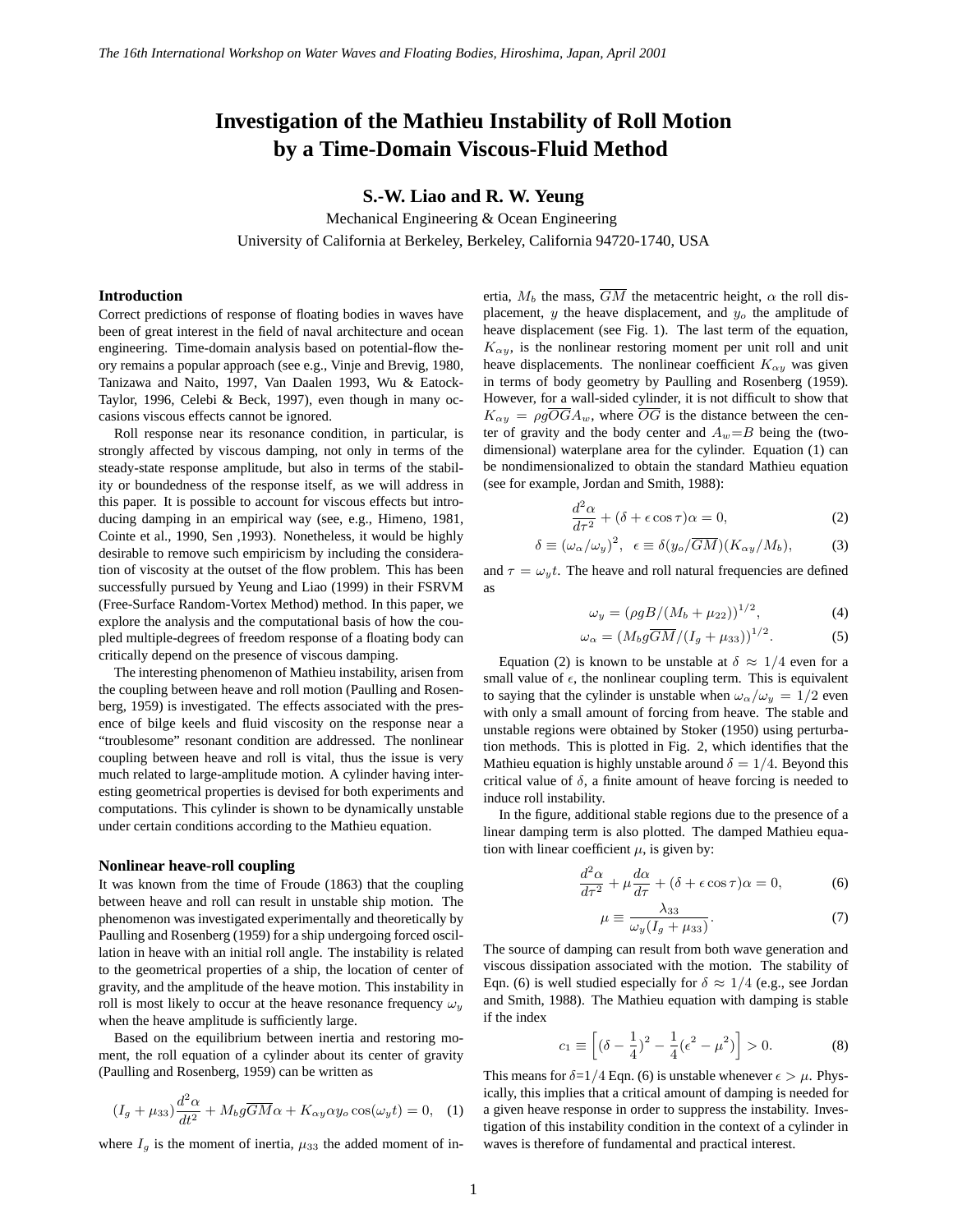### **A "marginally stable" cylinder**

In our laboratory tests and computer modeling, a marginally (dynamically) stable rectangular cylinder is designed so that its  $\delta$ value is slightly larger than  $1/4$ . The unstable condition of Eqn. (8) can be acquired presumably by introducing bilge keels. The argument would be that the bilge keel would increase the added inertia  $\mu_{33}$ , resulting in a  $\delta$  very much closer to 1/4. Thus the cylinder would easily fall into the unstable region of Fig. 2, All of these expectations are based on a damping estimate using inviscid theory alone. In physical reality, while the  $\delta$  value moves closer to the critical value of 1/4 because of the bilge keels, the viscous damping or its "linear equivalent " value will increase also. As a matter of fact, the damping would increase sufficiently that the cylinder could remain in the stable region. The laboratory experiments of Roddier et al (2000) indicate that the cylinder has no roll stability problem with or without bilge keels. This subtle behavior offers a challenging test for a time-domain computational model such as FSRVM, which can have viscosity turned on or off.

The geometrical properties of the cylinder are: beam to draft ratio  $B/H = 2$ , corner radius of bilges  $R = 0.0205B$ , center of gravity  $y_g = -0.141B$ , and the radius of gyration  $R_g = 0.352B$ . The depth of the bilge keels is 6% of the beam B. Details of the keels may be found in Roddier et al. (2000.) To calculate the resonant frequencies,  $\omega_y$  and  $\omega_\alpha$ , the "FSRVM" of Yeung and Vaidhyanathan (1994) is applied to simulate *forced* heave and roll oscillations to obtain added mass and added moment of inertia coefficients. After  $\mu_{22}$  and  $\mu_{33}$  are obtained for both inviscid and viscous solutions over a range of frequency (Yeung et al., 1998),  $\omega_y$  and  $\omega_\alpha$  are calculated through iteration using Eqns. (4) and (5). The damping or equivalent linear damping coefficients  $\lambda_{33}$  are also obtained through the simulations of forced oscillations.

The stability investigation is performed at an incident-wave frequency of  $\tilde{\omega} \equiv \omega \sqrt{B/2g} = 0.7455$ , and wave amplitude to wavelength ratio  $A/\lambda = 2\%$ . This frequency is very close to the resonant heave frequency of the model. There are four configurations of the cylinders considered in this study: inviscid and viscous fluid simulations for the cylinder, each for the case of with, or without bilge keels. Table 1 summarizes the estimated parameters in Eqn. (6) for these four scenarios based on frequency domain solutions. Case  $I1 \& I2$  represent inviscid fluid modeling, whereas Case  $V1 \& V2$  represent full Navier Stokes solutions of the problem. In the case of viscous flow, the equivalent linear damping coefficient  $\mu$  is obtained by Fourier analysis of the time history of the applied moment.

In Table 1, the stability index  $c_1$  of Eqn. (8) is also shown for the specific values of  $\delta$ ,  $\epsilon$ , and  $\mu$ . Thus, the cylinder is stable if  $c_1 > 0$  and vice versa. It is seen that Case  $I2$ , an inviscid model with bilge keels, will have an unstable roll response, while the other cases are dynamically stable.

The boundaries of stability in Fig. 2 near  $\delta = 1/4$  can be obtained by setting Eqn. (8) equal to 0. Figure 3 shows the "maximum" heave-motion parameter  $\epsilon$  for stability as a function of  $\delta$ . In each curve  $\mu$  is taken as the minimum damping based on the specific  $\epsilon$  and  $\delta$  values for the case at issue. This plot shows that Case  $I2$  is clearly unstable while Case  $V2$  has the largest amount of stability margin.

#### **Time-domain theoretical model**

The computational model FSRVM used to obtain the motion of a freely-floating body in a viscous fluid is fully nonlinear. The boundary-value problem is defined in Figure 4, where a vorticity and stream-function formulation is used. The computational domain is bounded by the body  $\partial D_b$ , the free surface  $\partial D_f$ , and the

open boundary  $\partial D_{\Sigma}$ . On the free surface, an oscillating pressure patch is used to generate waves. The vorticity equation is solved by a fractional-step of successive convection and diffusion. The convection calculations are carried out using a complex-variable integral-equation formulation. The details can be found in Yeung and Liao (1999) and Roddier et al. (2000). Applications of FS-RVM to a fixed submerged body in large waves were considered in Yeung et al. (1999).

Since the body is freely floating, the boundary conditions on the body are coupled to the rigid-body dynamics equations. A methodology is established to couple the body accelerations to the boundary conditions of the fluid by using Newton's Second Law. The following linear system can be derived and solved explicitly for  $(\ddot{x}_b, \ddot{y}_b, \ddot{\alpha})$  at any t.

$$
\begin{bmatrix}\n(M_b + A_{11}) & A_{12} & (A_{13} - M_b y_{og}) \\
A_{21} & (M_b + A_{22}) & (A_{23} + M_b x_{og}) \\
(A_{31} - M_b y_{og}) & (A_{32} + M_b x_{og}) & (I_o + A_{33})\n\end{bmatrix}\n\begin{bmatrix}\n\ddot{x}_b \\
\ddot{y}_b \\
\ddot{\alpha}\n\end{bmatrix}
$$
\n
$$
= \begin{bmatrix}\nW_{41} + M_b x_{og} \dot{\alpha}^2 \\
W_{42} + M_b y_{og} \dot{\alpha}^2 - M_b g \\
W_{43} - M_b g x_{og}\n\end{bmatrix}.
$$
\n(9)

In Eqn. (9),  $A_{ij}$  s depend only on the contour of  $\partial D$ . On the other hand,  $W_{4i}$ s depend on solutions to the fluid velocity and vorticity field, which includes effects of wave excitation and hydrostatic terms.

## **Numerical results**

To establish the validity of the computational model, results given in Roddier et al. (2000) are shown for assessment. Figure 5 shows a comparison between the calculated and measured freesurface elevation for a slightly different frequency,  $\omega \tilde{=} 0.6$ . The results of 3 dof of motion response are shown in Fig. 6. Figures 5 and 6 show that the agreement is very good between calculated and measured results. In the experiments, the model slides unrestrained along a pair of horizontal guides. The friction of these guides need to be accounted for (see Case (c)).

If a cylinder is unstable, a valid numerical model should be able to capture the expected instability. Results of numerical simulations using the FSRVM model are presented for the four configurations discussed in the previous section (see Table 1). Since the instability is associated with excessive heave motion, the instability should disappear if the cylinder is restrained in heave. To verify this, inviscid results are also presented for the cylinder being restrained in heave and sway.

Figure 7 shows the roll displacements of the freely floating cylinder cylinder for the same four configurations mentioned. It can be seen that the response is bounded for all cases except for the inviscid case with keels (Case  $I2$ ). This confirms that the timedomain modeling of FSRVM can predict the instability correctly. The roll response for the unstable case shows that the cylinder primarily rolls at the wave frequency for  $\tilde{t}$  < 10. For  $\tilde{t}$  > 10, the cylinder starts rolling at the roll natural frequency, which is one half of the wave frequency! Shortly after, the cylinder capsized. Figure 8 shows two sets of inviscid results of roll displacements for the cylinder restrained in heave and sway. The roll response is bounded if there is no heave motion, but grows without bound when there it is restrained from swaying. This also confirms the instability is related to the nonlinear coupling between heave and roll.

# **Conclusions**

The nonlinear effects, associated with bilge keels and fluid viscosity, on the response of cylinders in waves were investigated.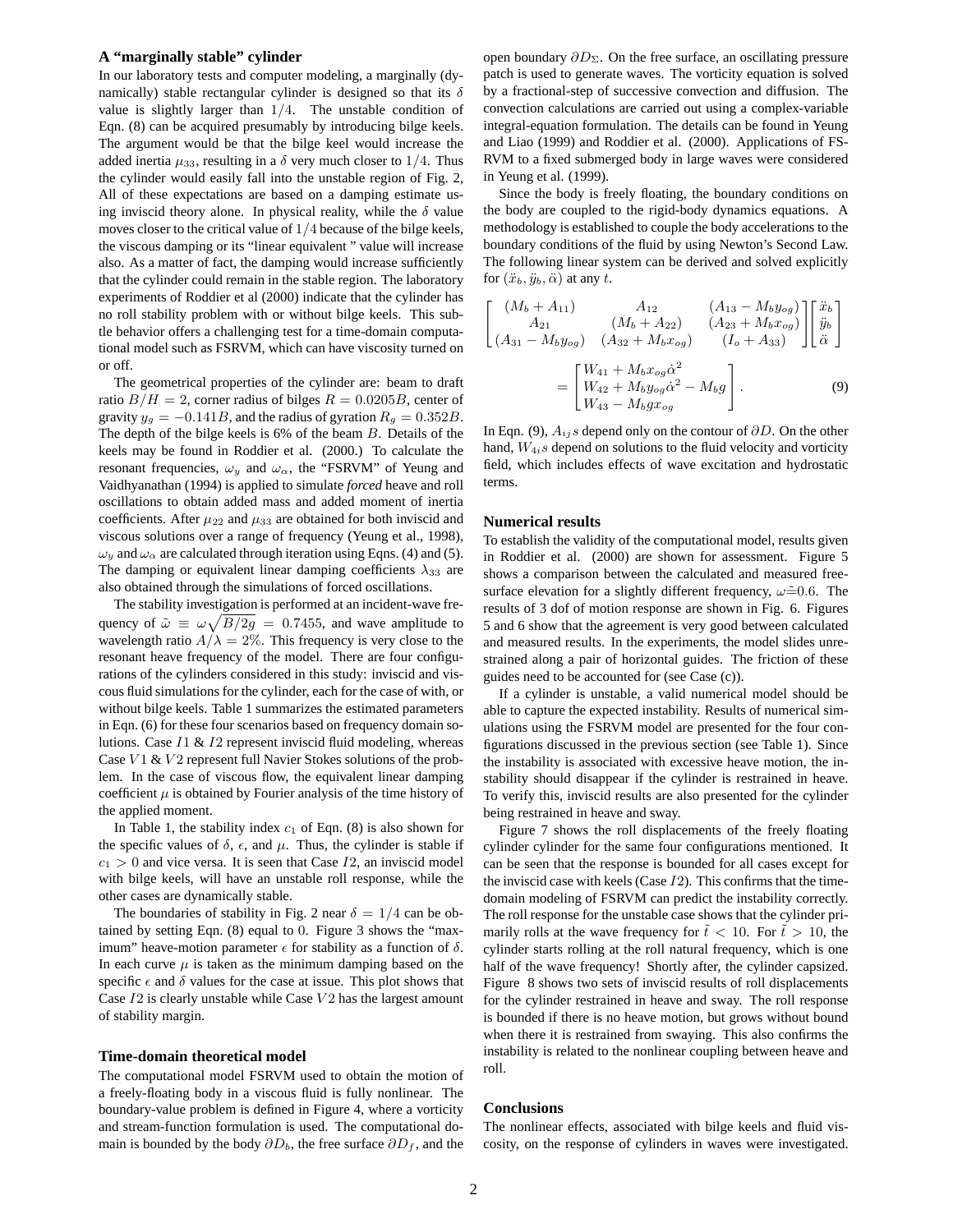| Case                 |            | $\omega_y$ | $\omega_{\alpha}$ |        | $\mu$  | €      | $c_1$      |
|----------------------|------------|------------|-------------------|--------|--------|--------|------------|
| Inviscid fluid       |            |            |                   |        |        |        |            |
| I <sub>1</sub>       | No keel    | 0.7603     | 0.4194            | 0.3024 | 0.1680 | 0.1719 | 0.00168    |
| 12                   | With keels | 0.7455     | 0.3736            | 0.2511 | 0.1395 | 0.1545 | $-0.00110$ |
| <i>Viscous fluid</i> |            |            |                   |        |        |        |            |
| V1                   | No keel    | 0.7604     | 0.4131            | 0.2952 | 0.1791 | 0.1633 | 0.00169    |
| V2                   | With keels | 0.7455     | 0.3969            | 0.2834 | 0.3374 | 0.1604 | 0.02361    |

Table 1: Nondimensional parameters for various numerical cases.

It was shown that the response characteristics were very different depending on whether or not bilge keels and fluid viscosity was considered. For the cylinder with keels, the response showed that the proper modeling of fluid viscosity was critical in order to predict the motion correctly. On the other hand, inviscid-fluid models could predict an instability which is not always present in the physical world.

# **References**

- [1] Cointe, R., Geyer, P., King, B., Molin, B., and Tramoni, M. (1990). *Proc. 18th Symp. on Naval Hydrodyn.*, Ann Arbor, Michigan.
- [2] Froude, W. (1966). *The Papers of William Froude*, INA, 1995. See also *Transactions,* INA, 1863.
- [3] Himeno, Y. (1981). Dept. Naval Arch.& Mar. Engrg., University of Michigan, Rep. no 239.
- [4] Jordan, D. W. and Smith, P. (1988). *Nonlinear Ordinary Differential Equatons*, Oxford University Press, Oxford, UK.
- [5] Paulling, J. R. and Rosenberg, R. M. (1959). *J. Ship Res.*, **3**, pp. 36-46.
- [6] Roddier, D., Liao, S.-W., and Yeung, R. W. (2000). *Int'l J. Offshore and Polar Engrg.*, **10**, No 4, pp. 241-248.
- [7] Sen, D. (1993). *J. Ship Res.*, **37**, pp. 307-330.
- [8] Tanizawa, K. and Naito, S. (1997). *Proc. 11th Int'l Offshore and Polar Engrg. Conf.*, Honolulu, Hawaii.
- [9] Van Daalen, E. F. G. (1993). Ph.D. dissertation, University of Twente, The Netherlands.
- [10] Vinje, T. and Brevig, P. (1980). Tech. Rept., The Norwegian Inst. of Tech., Trondheim.
- [11] Wu, G. X. and Eatock-Taylor, R. (1996). *Proc. 11th Int'l Workshop on Water Waves and Floating Bodies*, Hamburg, German.
- [12] Yeung, R. W. and Liao S.-W. (1999). *Proc. 9th Int'l Offshore and Polar Engrg. Conf.*, Brest, France.
- [13] Yeung, R. W., Liao S.-W., and Roddier D. (1999). *Proc. 14th Int'l Workshop on Water Waves and Floating Bodies*, Port Huron, MI.
- [14] Yeung, R. W. and Vaidhyanathan, M. (1994). *Proc. Int'l Conf. on Hydrodyn.*, Wuxi, China.



Figure 1: Roll restoring moment with and without heave displacement.



Figure 2: Stoker's approximation of stable and unstable regions for the Mathieu equation.